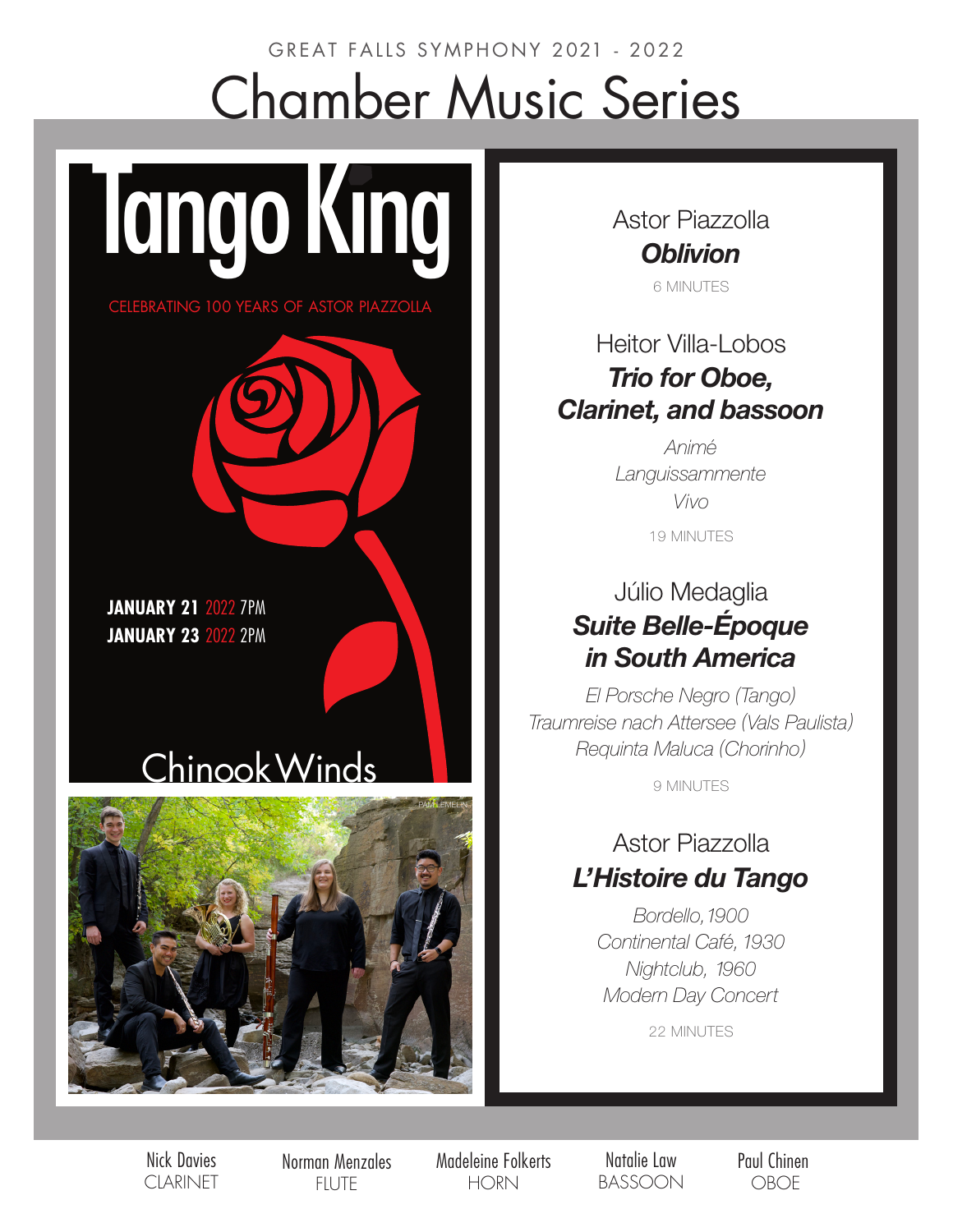#### Astor Piazzolla *Oblivion*

One of Astor Piazzolla's many hits, *Oblivion,* evokes a haunted sadness and nostalgic atmosphere. The original lyrics for the piece speak of a romance fading away and being forgotten, repeating several times the phrase, "when our love passes to oblivion." *Oblivion* was most famously featured in Marco Bellochio's 1984 Italian film, *Enrico IV (Henry IV)*. It begins in the dance style of a slow *milonga,*  which is considered to be a precursor of the tango. The *milonga,* a genre from Uruguay and Argentina, is typically characterized as a faster dance style with less complicated movements than the tango, which allows for more relaxed motions from the dancers.

*Oblivion* has been arranged numerous times for different instrumentations, from solo instruments to full orchestra versions. Jeff Scott, former hornist of the renowned Imani Winds, created this arrangement for woodwind quintet. Scott's contribution to the wind quintet repertoire cannot be understated. His compositions and arrangements for the ensemble have infused genres and styles of playing not typically performed by this instrumentation into the standard repertoire. *Oblivion* is no exception and allows the performers to express Piazzolla's masterpiece in the context of the wind quintet.

*Notes by Natalie Law*



gfsymphony.org/chamber-music-series chinookwinds.org

*Anime Languissammente Vivo*

Heitor Villa-Lobos is rightly regarded as Brazil's first great composer, one whose music synthesizes the folk and popular music of Brazil with compositional methods of western Europe. Born to a well-off family, his musical talents were evident at an early age, particularly as a performer of popular and musical hall favorites. His music fits squarely into the nationalistic trends of the late 19th and early 20th centuries, starting with composers such as Antonín Dvorák and Mikhail Glinka, and ending with Béla Bartók and Alberto Ginastera. While nationalism in classical music was predominantly a rejection of the centrality of the German, French and Italian schools of music, much of this school remained indebted to the pedagogy of the great masters. This was certainly no exception for Villa-Lobos, whose contrapuntal masterpieces known as the *Bachianas Brasileiras* (roughly translated as Bach-inspired Brazilian works) remain his best known and loved works.

The *Trio for oboe, clarinet and bassoon* is considered to be the most important chamber work by the composer written before the 1920s, consolidating as the *chôros*-like experimentation Villa-Lobos made in similar works from 1916 onwards. The *chôros* is a Brazilian urban musical style that dates as far back as the 1870s, featuring improvisation, variations and counterpoint. The translation of the word, *chôros,* is "weeping" and the performers were called *"chorões"* or "weepers" or "cryers." Some *chôros* are slow and sentimental, and others fast and highly syncopated, approaching the samba style. The Trio encompasses the full range of these characters. Series of instrumental improvisations can be heard over Stravinsky-like ostinato patterns, while contrapuntal ingenuity is apparent, especially in the final movement. Quoting Villa-Lobos biographer David Appleby:

"In the *chôros* series he sought to amplify the idea of providing a panoramic view of the improvisatory techniques of street musicians."

Taking advantage of the primal sounds woodwinds offer, the *Trio* indulges in harmonic clashes, rhythmic dexterity, improvisatory figures, and dynamic extremes, all charged with a captivating Brazilian ethos.

*Notes by Nick Davies*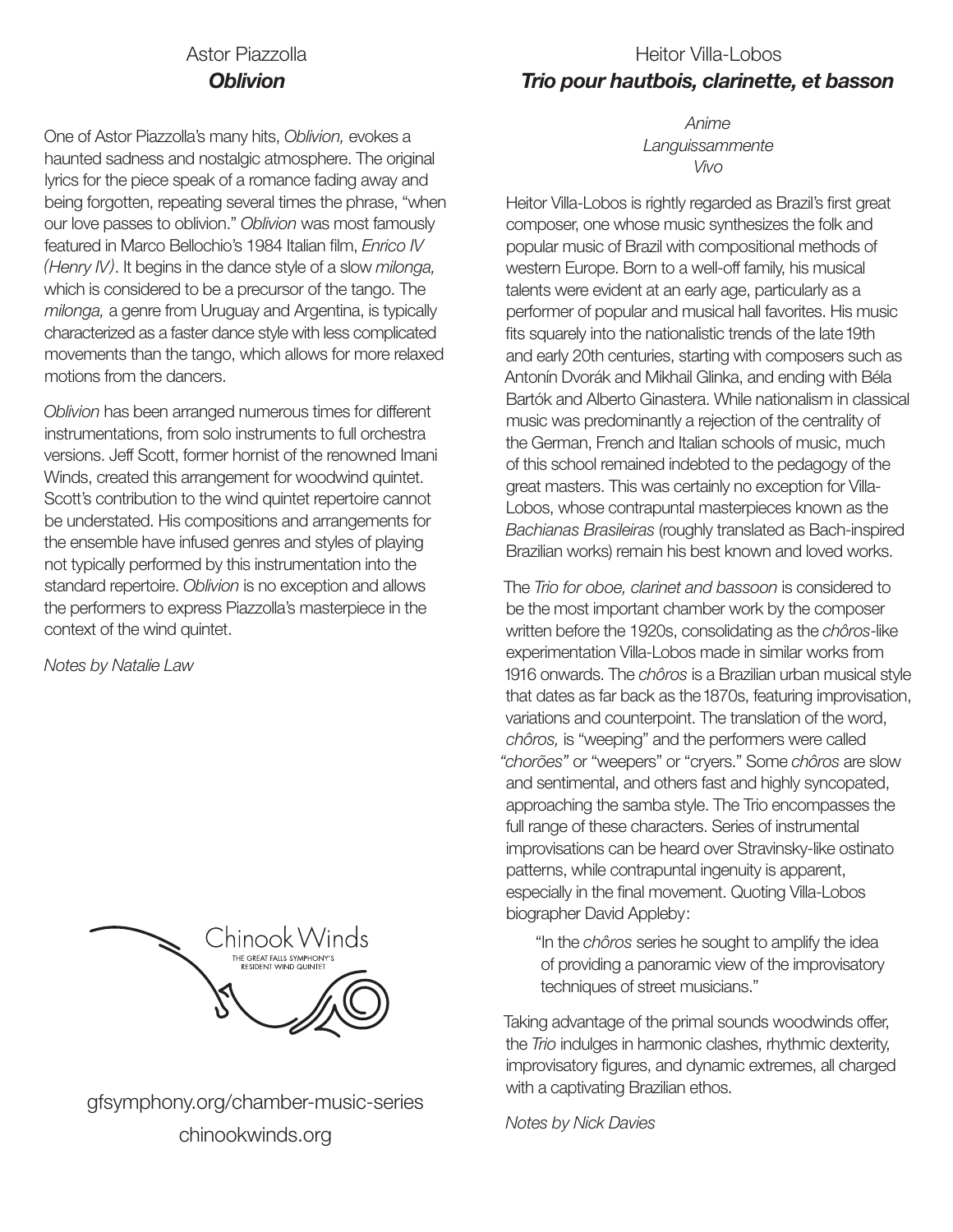#### Júlio Medaglia *Suite Belle-Époque in South America*

*El Porsche Negro (Tango) Traumreise nach Attersee (Vals Paulista) Requinta Maluca (Chorinho)*

Júlio Medaglia was born in Brazil in 1938. He studied music in São Paulo while he was growing up, and moved to Germany to continue his studies in music theory and conducting. Medaglia returned to Brazil in 1966, where his career as both a composer and conductor took off. In the following years he traveled between Brazil and Germany, and his music can be found in the soundtracks of movies and TV shows in both countries.

This suite was composed for the Berlin Philharmonic Wind Quintet, who met Medaglia on a tour to Brazil. Following the initial meeting, he composed several pieces for the ensemble, many of which are based on South American dance forms. This piece is no exception, featuring a tango, a waltz, and a *chorinho,* each of which are infused with folklore and vitality. *El Porsche Negro,* the tango, combines typical tango rhythms with glissandos that almost invoke the image of a revving car. The second movement is a waltz from São Paulo, featuring two contrasting sections with prominent flute and oboe melodies. *Requinta Maluca,* translated as "Crazy baby-clarinet," is a *chorinho,* which is a popular instrumental music genre in Brazil. Although *chorinho* translates as "little lament," the genre features virtuosic, fast-paced music. This movement is no different, featuring the E-flat clarinet in an exciting finale.

*Notes by Madeleine Folkerts*

Chamber Music Series SEASON SPONSOR **Dr. Brice Addison**

CONCERT SPONSORS **Drs. John & Susan Avery**